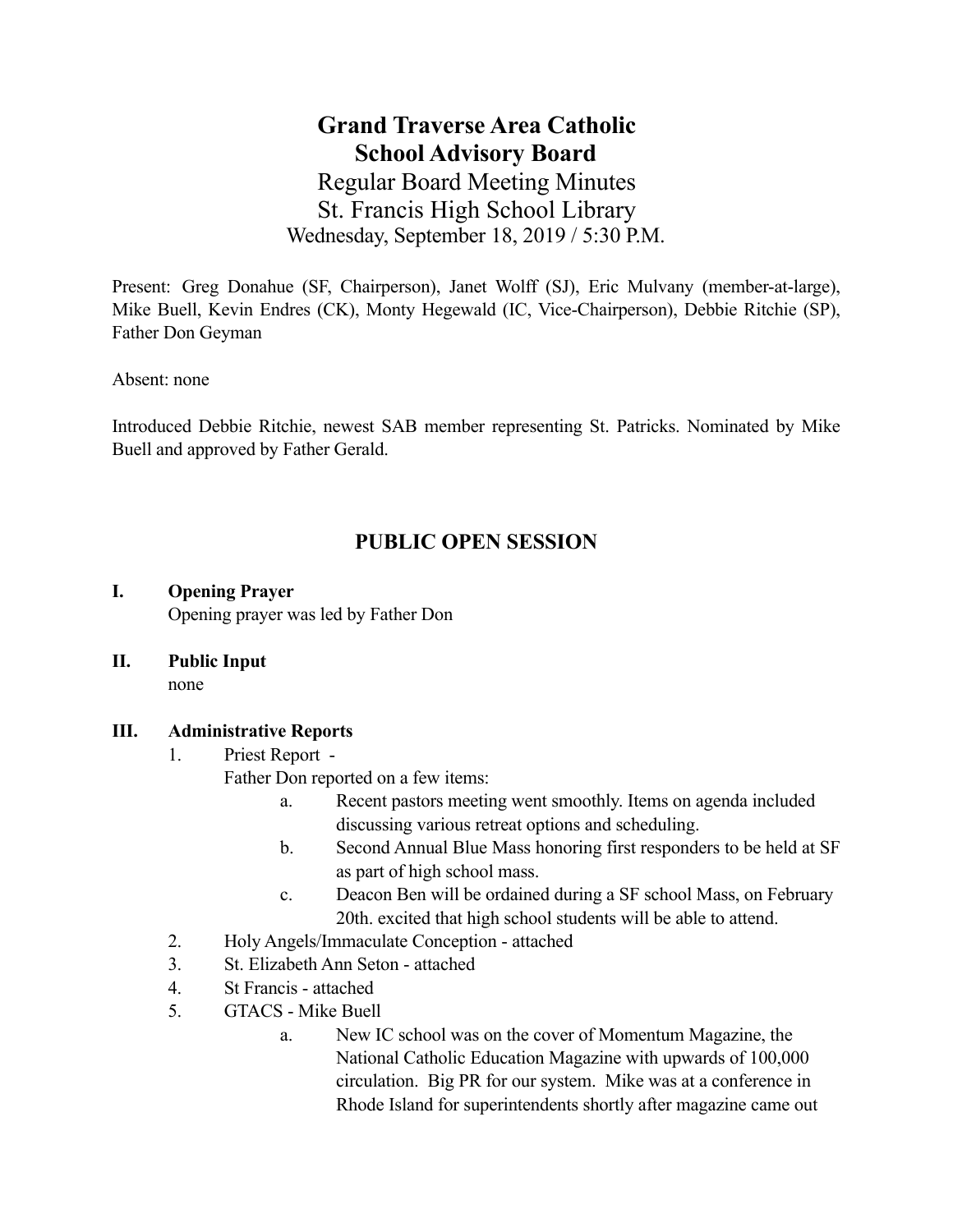and was asked lots of questions about how money was raised, school was built, etc. This also helps us in our discussions with Dominican Sisters.

- b. Kevin Baxter, President of the NCA is very impressed with our system and has been looking at how we do certain things, example is our Right to Life trip and how it has impacted our AKR scores which are in the top percentage nationally among Catholic Schools. This test, which is given to our 5th, 8th and 11th graders measures our students affectedness (what the Church believes) and effectiveness (personal beliefs). Also looked at our students SAT scores which have been steadily rising vs national trends which have stayed steady over the past 20 years.
- c. There was some discussion of the label of "Classical Schools" and while we are supportive of this tread, feel it is simply a label. As a school system, yes, we do a lot of "classical' teaching but we will not label as such. Mike stated "we are 'simply a Catholic school."
- d. An internal goal set by GTACS in 2012 was to be considered one of the best Catholic Schools in the Country by 2025. We were recently recognized in the Top 50. Would like to set a new goal for the next 15-year plan….

# **BOARD CLOSED SESSION (starting at 5:58pm)**

(Note: All meeting notes for board closed sessions will be noted and filed separately)

# **I. Correspondence received or distributed - none**

# **II. Advisory Board Action Items**

- 1. Approval of new Meeting Minutes from September 18 2019 (attached) Motion made by Eric Mulvany, 2nd by Kevin Endres. Motion carries
- 2. Mission Trip approval only for out-of-state travel, not out of country. Let the record show that while the SAB acknowledged and will make a recommendation to approve such, this topic of mission trips in general was merely discussed and not voted on.
- 3. 8th grade DC Trip discussed as presented….great trip, great format. No formal vote was taken.